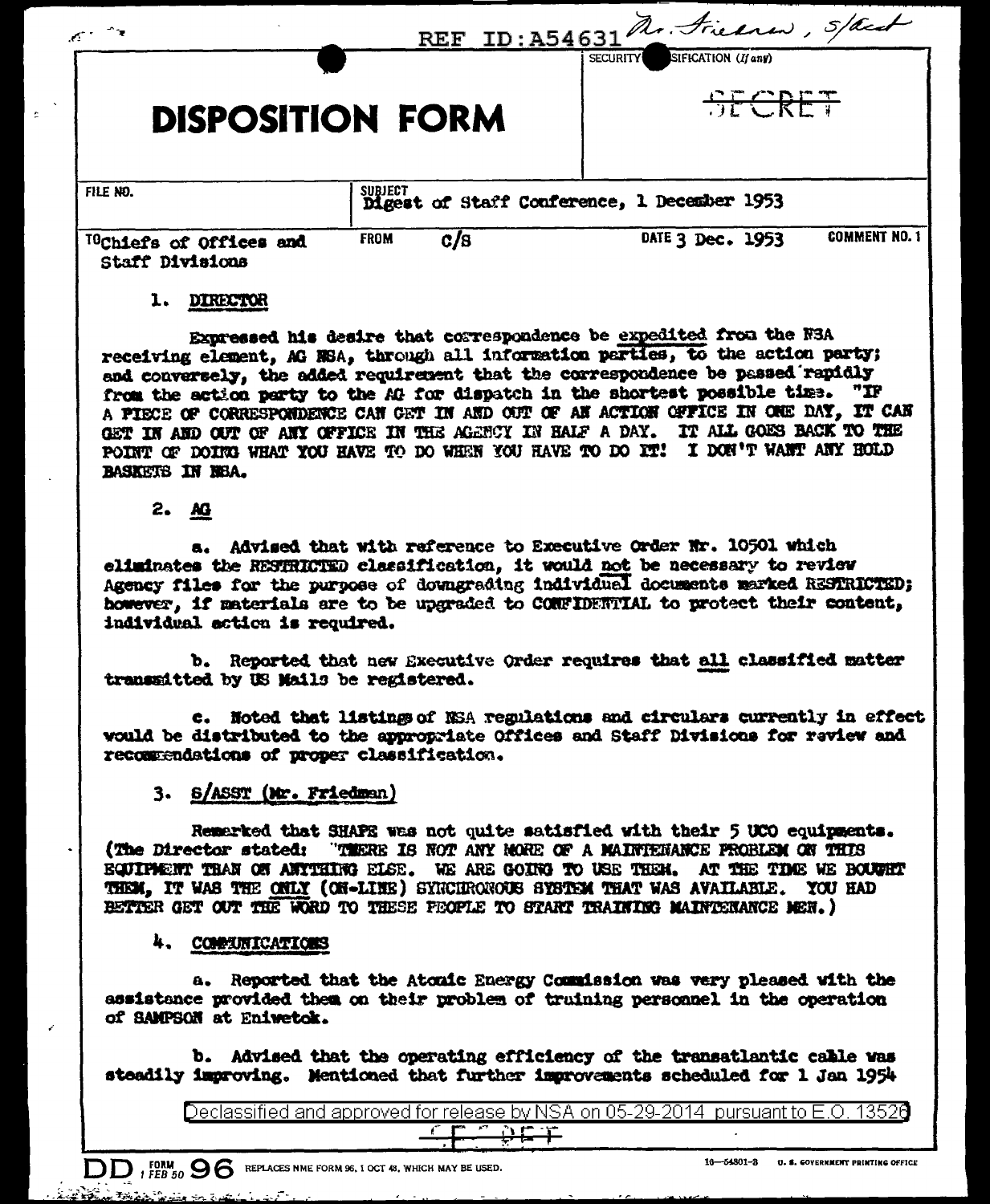

would provide for instantaneous transmission and eliminate all tape delay from New York to London.

c. Announced that the CENSA Steering Committee will meet next week to consider requirements for a joint operating procedure.

d. Stated that a meeting was held last week to consider our requirements for the Program Distribution, Announcement, and Paging System to be installed at Fort Meade.

# $5.$   $C/SEC$

Informed that a method had been found by a commercial contractor to speed up the tape generator equipment from 900 to 1300 or 1400 characters per minute per tape stream by rejuvenating the head on our present gear. Added that this new procedure was being investigated by  $R/D$ .

## 6. TRAINING

Reported that a representative from the AF Institute of Technology, an element responsible for directing AF language training, spent two days visiting NSA, discussing and being oriented in NSA language problems.

#### 7. PLANS AND POLICY

Stated that PROD, R/D, and P/P have been directed to formulate, in view of its great importance and urgency and in the light of JCS 2010/68, a UHF, SHF, and VHF Internal NSA Intercept Plan to provide for the interception and exploiting of transmissions above 30 MCS not heretofore exploited to their fullest value. Commented that this plan will be submitted to the Director by 4 January 1954 for subsequent coordination with the Service Cryptologic Agencies.

## 8. SECURITY

Remarked that SEC have placed a modified plan for handling minor physical security violations directly with Chiefs of Offices and Staff Divisions into effect. but in the event that an unusual number of violations occur in any particular areas. that immediate assistance will be offered to provide for an improved physical security.

#### 9. PERSONIKI

a. Referred to the program under way in NSA-90 to simplify, streamline, and correlate job descriptions to eliminate inequities in grade and to provide a career ladder for civilian employees.

b. Reported that the first issue of the NSA Personnel Newsletter has been published and welcomed any suggestions for immovement.

c. Announced that the Agency Glee Club, composed of approximately 50 male singers, was holding a concert at the Dept. of Commerce auditorium at 2000 hours. Wednesday, 16 December 1953.